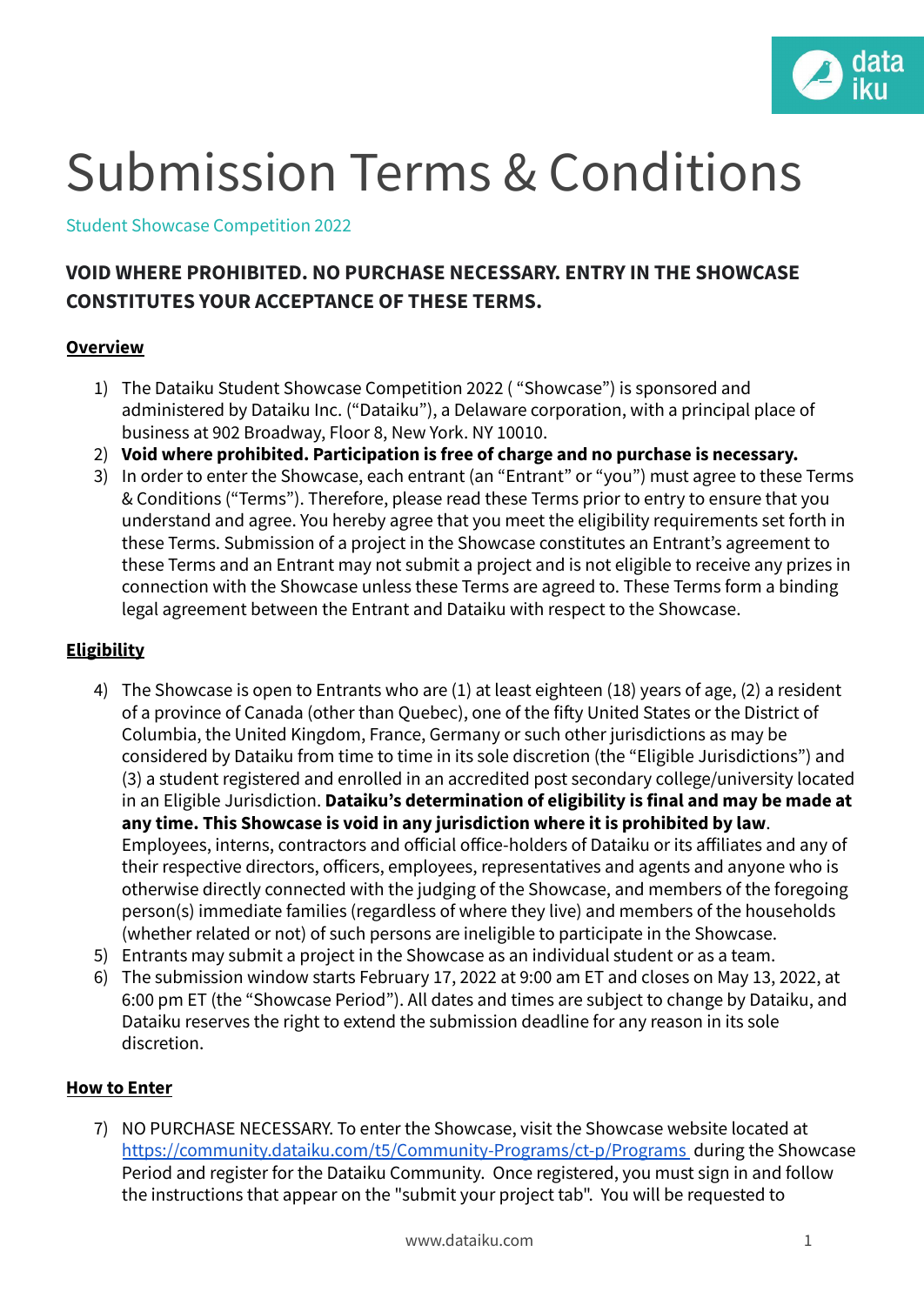

complete the online form and upload your project details. Once your information is submitted, you will be asked to confirm your submission.

- 8) In addition to the above, the project and any accompanying statements or presentations must meet the following criteria:
	- a) The project must be submitted in English.
	- b) The project must not be derogatory, offensive, threatening, defamatory, disparaging, libelous or contain any content that is inappropriate, indecent, sexual, profane, tortuous, slanderous, discriminatory in any way, or that promotes hatred or harm against any group or person, or otherwise does not comply with the theme and spirit of the Showcase.
	- c) The project must not contain content, material or any element that is unlawful, or otherwise in violation of or contrary to all applicable federal, state, provincial or local laws and regulation including the laws or regulations in any state where the project is created.
	- d) The project must not contain any content, material or element that displays any third party advertising, slogan, logo, trademark, representation of characters indicating a sponsorship or endorsement by a third party, commercial entity or that is not within the spirit of the Showcase, as determined by Dataiku, in its sole discretion.
	- e) The project must be an original, unpublished work that does not contain, incorporate or otherwise use any content, material or element that is owned by a third party or entity.
	- f) The project cannot contain any content, element, or material that violates a third party's publicity, privacy or intellectual property rights.
	- g) The project is not the subject of any actual or threatened litigation or claim.
	- h) The Entrant does not include any disparaging remarks relating to Dataiku or a third party.
- 9) During the Showcase Period, Dataiku, its agents and/or the Showcase judges will be evaluating the projects and any supporting statements or presentations to ensure that they meet the foregoing requirements. Dataiku reserves the right, in its sole discretion, to disqualify any Entrant who submits a project and any supporting statements or presentations that do not meet the foregoing requirements. Incomplete entries or entries not complying with these Terms are subject to disqualification.

# **Winner Determination**

- 10) All projects and Entrants will be screened to ensure that they meet the eligibility criteria and compliance with these Terms.
- 11) Each project will be evaluated by a panel of qualified judges, including Dataiku executives and industry experts, based on the following criteria: relevancy, innovation of the use case developed with Dataiku, originality, and value created for the project and/or broader organization. Submissions will be scored using the following categories and weight: Outcomes and Impact - 40%, Use of Dataiku DSS - 40%, and Composition/Presentation - 20%.
- 12) Projects will be divided into two divisions for judging: (a) an "Individual division" for projects developed by one Entrant; and (b) a "Group division" for projects developed by two or more Entrants. One winner will be selected from the Individual division and one winner will be selected from the Group division. In the event of a tie, the judges will re-evaluate the tied projects according to the criteria until the tie is broken. The tied projects will be put up for a re-vote amongst the judges at the respective level until the tie is broken. Determinations of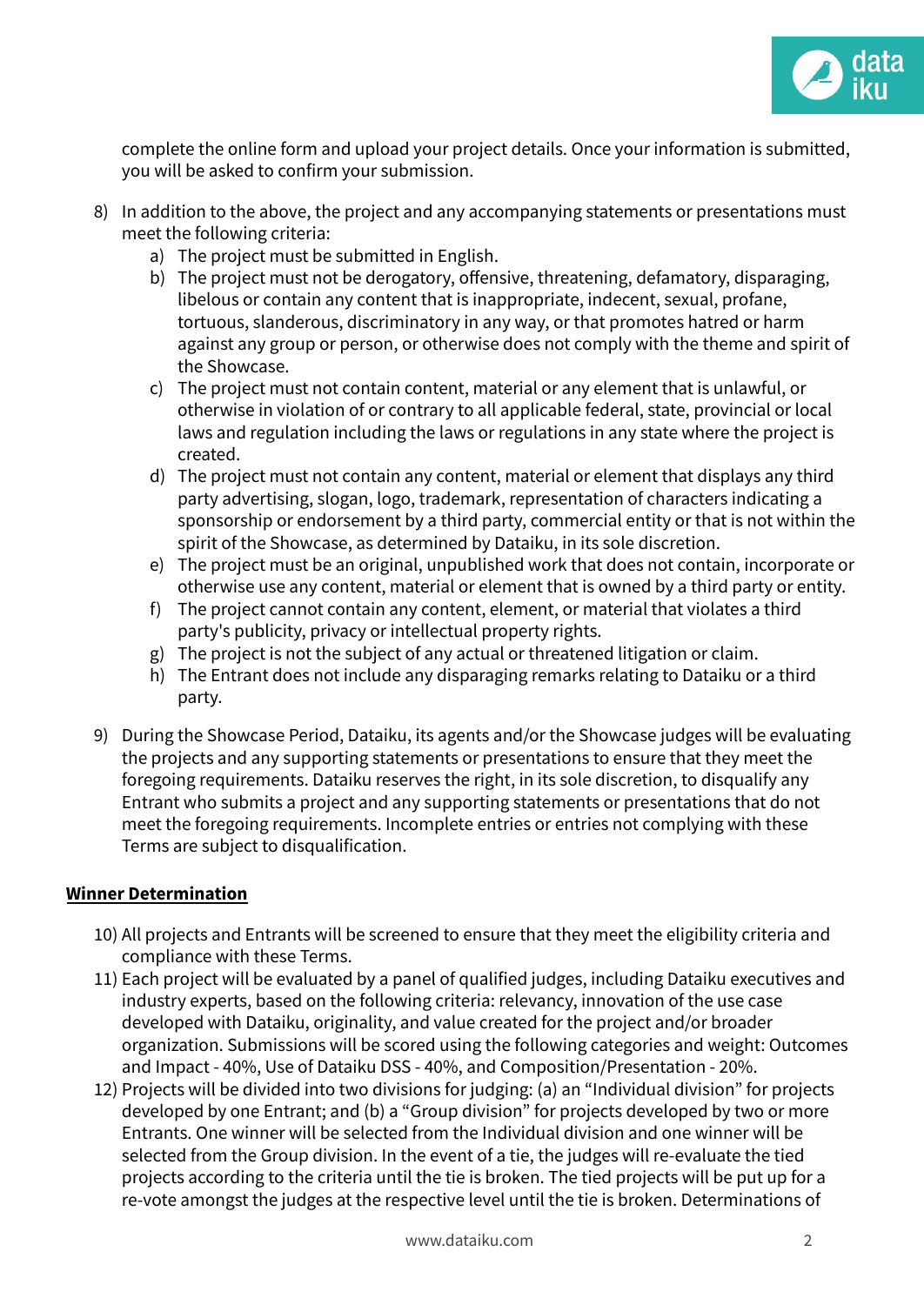

judges are final and binding. If a potential winner is unable for whatever reason to accept their prize, then Dataiku reserves the right to award the prize to another Entrant.

13) The winners from each division will be notified by June 30, 2022 and will be publicly announced on the Dataiku Community and/or Webpage after final notification of the winners. If a potential winner does not promptly respond to the notification attempt within three (3) days from the first notification attempt, then such potential finalist/winner may be disqualified and an alternate potential finalist/winner will be selected from among all eligible entries received based on the judging criteria described herein. Except where prohibited by law, each potential winner may be required to sign and return an Affidavit of Eligibility and Liability and Publicity Release and provide any additional information that may be required by Dataiku.

## **Prizes**

- 14) All eligible Entrants will be offered symbolic Dataiku swag (retail value approximately \$45), which they can decline at their discretion for any reasons.
- 15) The winning Entrants in each of the Individual and Group divisions will:
	- a) be invited to present their project to members of the Dataiku Executive Team, Dataiku Corporate Customers and Dataiku Partners (no retail value);
	- b) be featured in a dedicated post on Dataiku's blog and Dataiku social media in the summer of 2022 (no retail value);
	- c) receive an exclusive digital certificate to share the project on social media platforms (no retail value); and
	- d) receive special Dataiku swag (retail value approximately \$75, which can be declined at their discretion for any reasons).
- 16) The winning Entrant(s) (a) in the Group division will be awarded a Visa Gift Card valued at \$1,000 (US) to share equally among the winning team; and (b) in the Individual division will be awarded a Visa Gift Card valued at \$500 (US). Such Visa Gift Cards are subject to terms and conditions set by the applicable card provider (the "Card T&Cs"). It is the winning Entrants' responsibility to read the Card T&Cs. Use of the Visa Gift Card shall constitute acceptance of the Card T&Cs. Dataiku maintains the right to cancel the Visa Gift Card in its sole discretion where it deems necessary to comply with applicable laws. The value of the Visa Gift Card is redeemable in accordance with the Card T&Cs and can't be exchanged for cash. Entrants are solely responsible for the safekeeping and security of their Visa Gift Card following delivery. If the Visa Gift Card is lost or stolen, Dataiku is unable to replace or reimburse the remaining balance and cannot be held responsible for any unauthorized use or for any balance lost on the Visa Gift Card.
- 17) Dataiku has not made and is not responsible in any manner for any warranties, representations, or guarantees, express or implied, in fact or law, relating to the prize(s), regarding the use, value or enjoyment of the prize(s), including, without limitation, their quality, mechanical condition, merchantability, or fitness for a particular purpose.

#### **Taxes, Applicable Laws, General Conditions**

18) AWARDS OF PRIZES TO POTENTIAL WINNERS ARE SUBJECT TO THE EXPRESS REQUIREMENT THAT THEY SUBMIT TO DATAIKU ALL DOCUMENTATION REQUESTED BY DATAIKU TO PERMIT IT TO COMPLY WITH ALL APPLICABLE STATE, FEDERAL, PROVINCIAL AND LOCAL TAX REPORTING ALL PRIZES WILL BE NET OF ANY TAXES DATAIKU IS REQUIRED BY LAW TO WITHHOLD. TO THE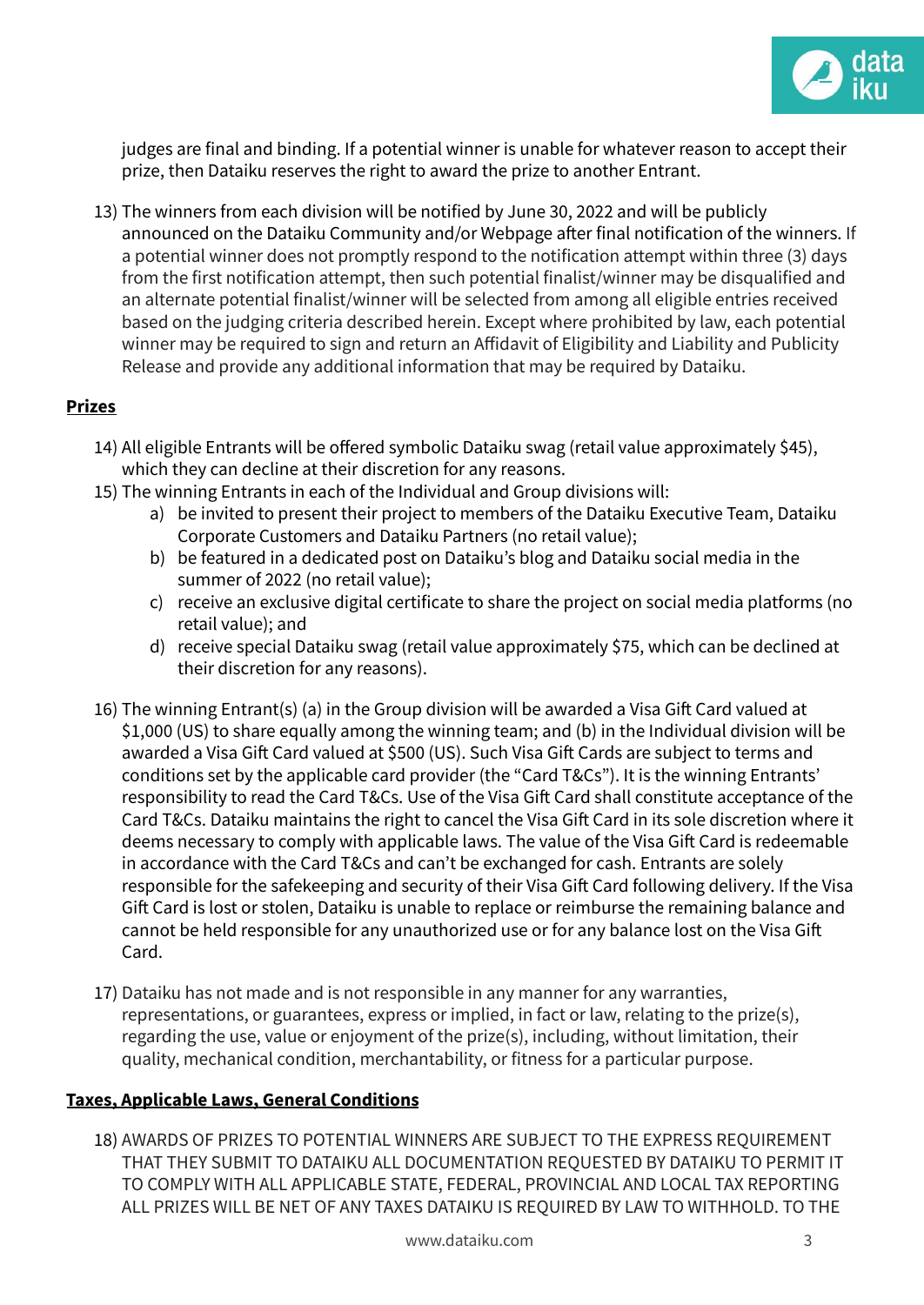

EXTENT PERMITTED BY LAW, ALL TAXES IMPOSED ON PRIZES ARE THE SOLE RESPONSIBILITY OF THE WINNERS. In order to receive a prize, potential winners must submit tax documentation requested by Dataiku or otherwise required by applicable law, to Dataiku or a representative for Dataiku or the relevant tax authority, all as determined by applicable law. The potential winner and finalists are responsible for ensuring that they comply with all the applicable tax laws and filing requirements. If a potential winner fails to provide such documentation or comply with such laws, the prize may be forfeited and Dataiku may, in its sole discretion, select an alternate potential winner.

19) All applicable federal, state, provincial and local laws and regulations apply. Dataiku reserves the right to disqualify any Entrant from the Showcase if, in Dataiku's sole discretion, it reasonably believes that the Entrant has attempted to undermine the legitimate operation of the Showcase by cheating, deception, or other unfair playing practices or annoys, abuses, threatens or harasses any other entrants, Dataiku, or the judges.

## **Intellectual Property Rights and Publicity**

20) Dataiku retains all rights in Dataiku products and services (including DSS) and entry into this Showcase will in no case serve to transfer any Dataiku intellectual property rights to the Entrant. Entrants agree to grant Dataiku: (1) the irrevocable and perpetual, royalty-free, worldwide right, in all media (now known or later developed) to assign, use, publish, edit, adapt, modify, alter, reproduce, distribute, broadcast, display, create derivative works or otherwise exploit all submitted materials (including but not limited to the project, blogs/journals, and presentations), for commercial or non-commercial use; and (2) permission to use his or her name, photograph, likeness, project, biographical information, and city and state address for marketing, publicity and promotional purposes in all media, including but not limited to Dataiku's websites and social media accounts in perpetuity, without compensation and agree to execute specific consent to such use upon request if required in addition to the terms of these Terms.

#### **Warranty and Indemnity**

- 21) By submitting a project, Entrants warrant that their projects are their own original work and, as such, they are the sole and exclusive owner and rights holder of the submitted project and that they have the right to submit the project in the Showcase. Each Entrant agrees not to submit any project or materials that: (1) infringes any third party proprietary rights, intellectual property rights, industrial property rights, personal or moral rights or any other rights, including without limitation, copyright, trademark, trade names, industrial designs, patent, trade secret, privacy, publicity or confidentiality obligations; or (2) otherwise violates applicable state, federal, provincial or local law.
- 22) To the maximum extent permitted by law, Entrant indemnifies and agrees to keep indemnified Dataiku at all times from and against any liability, claims, demands, losses, damages, costs and expenses (including reasonable attorneys fees) resulting from any act, default or omission of the Entrant and/or a breach of any warranty set forth herein. To the maximum extent permitted by law, Entrant agrees to defend, indemnify and hold harmless Sponsor from and against any and all claims, actions, suits or proceedings, as well as any and all losses, liabilities, damages, costs and expenses (including reasonable attorneys fees) arising out of or accruing from: (i) any project or other material uploaded or otherwise provided by Entrant that infringes any copyright, trademark, trade secret, trade dress, patent or other intellectual property right of any person or defames any person or violates their rights of publicity or privacy; (ii) any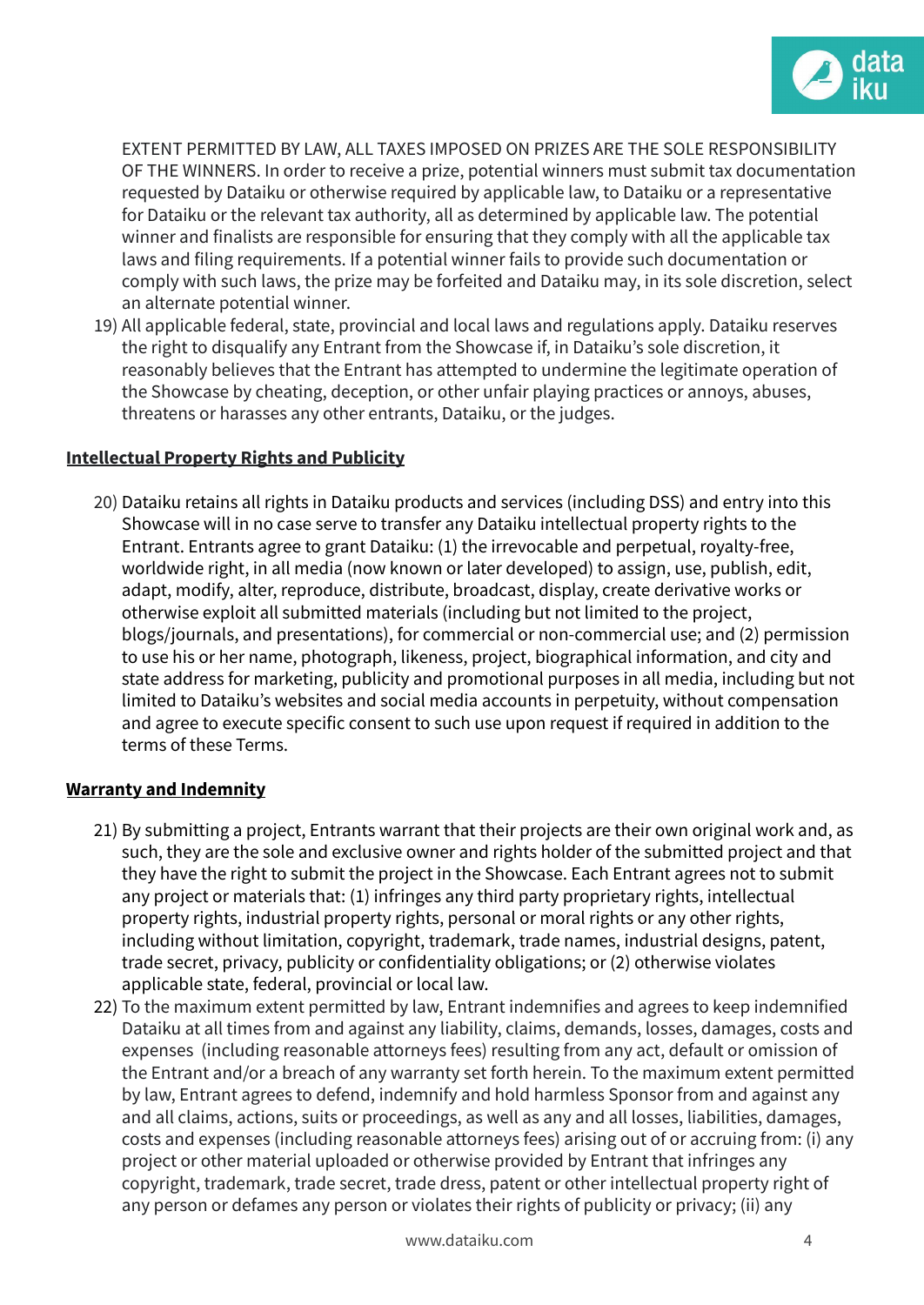

misrepresentation made by Entrant in connection with the Showcase; (iii) any non-compliance by Entrant with these Terms; (iv) claims brought by persons or entities other than the parties to these Terms arising from or related to Entrant's involvement with the Showcase; (v) acceptance, possession, misuse or use of any prize or participation in any Showcase-related activity or participation in the Showcase; (vi) any malfunction or other problem with the Showcase website in relation to the entry and participation in the Showcase by Entrant; (vii) any error in the collection, processing, or retention of entry information in relation to the project and participation in the Showcase by Entrant; or (viii) any typographical or other error in the printing, offering or announcement of any prize or winners in relation to the entry and participation in the Showcase by Entrant.

#### **General Terms and Conditions**

- 23) Dataiku is not responsible for any malfunction of the entire Showcase Site or any late, lost, damaged, misdirected, incomplete, illegible, undeliverable, or destroyed projects due to system errors, failed, incomplete or garbled computer or other telecommunication transmission malfunctions, hardware or software failures of any kind, lost or unavailable network connections, typographical or system/human errors and failures, technical malfunction(s) of any telephone network or lines, cable connections, satellite transmissions, servers or providers, or computer equipment, traffic congestion on the Internet or at the Showcase Site, or any combination thereof, including other telecommunication, cable, digital or satellite malfunctions which may limit Entrant's ability to participate. Dataiku is not responsible for the policies, actions, or inactions of others, which might prevent Entrant from entering, participating, and/or claiming a prize in this Showcase. Dataiku's failure to enforce any term of these Terms will not constitute a waiver of that or any other provision. Dataiku reserves the right to disqualify Entrants who violate the rules or interfere with this Showcase in any manner. If an Entrant is disqualified, Dataiku reserves the right to terminate that Entrant's eligibility to participate in the Showcase.
- 24) Dataiku reserves the right to cancel, terminate, suspend or modify the Showcase and these Terms at any time, without notice, and for any reason. Dataiku reserves the right to change or cancel an award at any time and make other adjustments to the Showcase as needed to accommodate particular circumstances.
- 25) Dataiku makes no representations or warranties regarding the Showcase or these Terms and disclaims all implied warranties.
- 26) Under no circumstances shall the submission of a project into the Showcase, the awarding of a prize, or anything in these Terms be construed as an offer or contract of employment with Dataiku or its affiliates. Entrants acknowledge that they submitted their project voluntarily and not in confidence or in trust. Entrants acknowledge that no confidential, fiduciary, agency or other relationship or implied-in-fact contract now exists between Entrant and Dataiku or its affiliates and that no such relationship is established by Entrant's submission of a project under these Terms.
- 27) Dataiku reserves the right to exclude any entries at its complete discretion, including any entries the Sponsor believes to be fraudulent, based on misconduct or not in accordance with these Terms.
- 28) By submitting, Entrants agree to the [Dataiku](https://www.dataiku.com/dataiku-terms-of-service/) Terms of Service and [Privacy](https://www.dataiku.com/privacy/) Policy.
- 29) All Entrants acknowledge that this Showcase is in no way sponsored, endorsed or administered by, or associated with, Twitter, Facebook or LinkedIn.
- 30) For Entrants residing in the United States, these terms and conditions are governed by the laws of the State of New York, without giving effect to any choice of law or conflict of law rules and